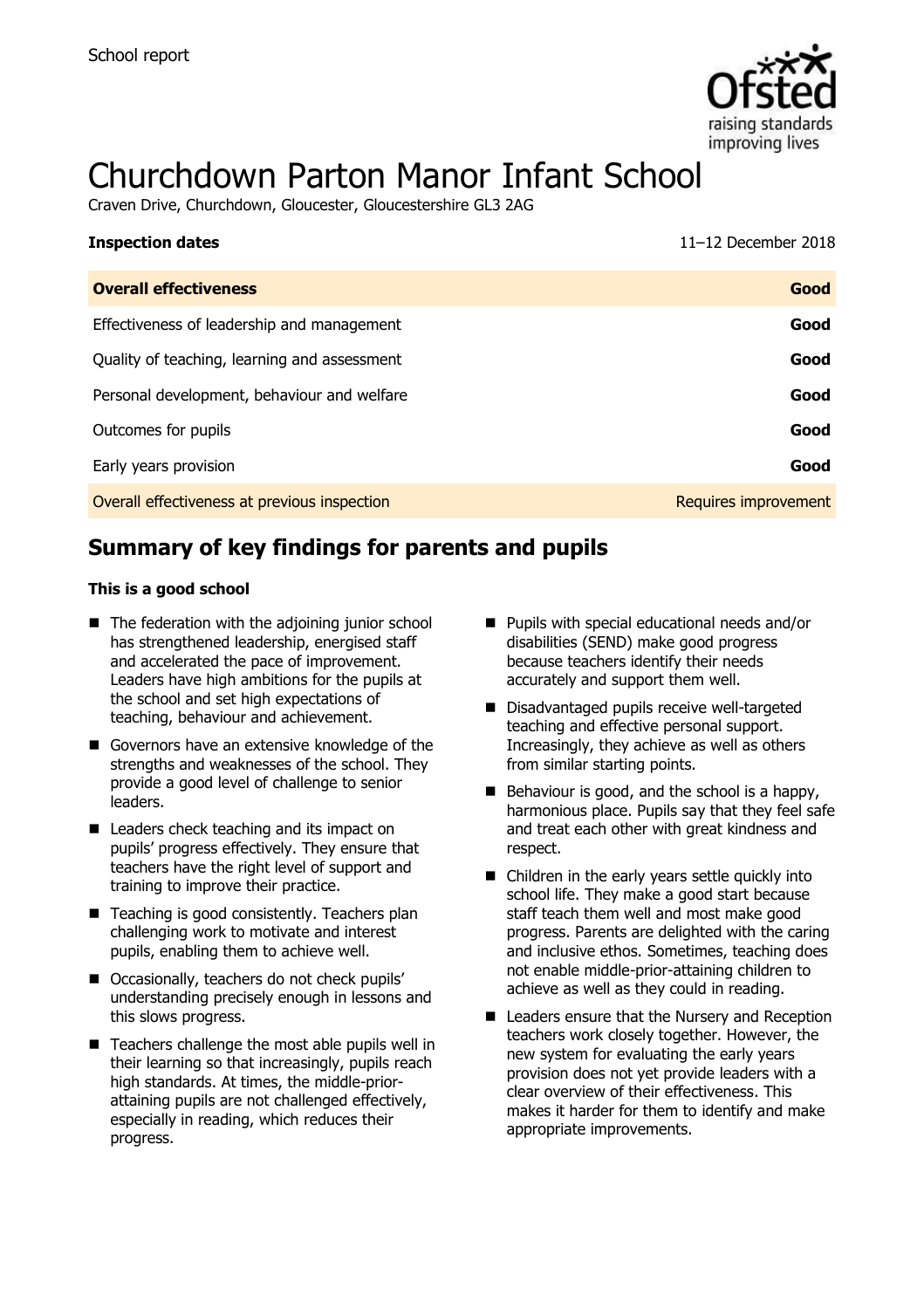

# **Full report**

### **What does the school need to do to improve further?**

- Strengthen teaching to raise pupils' achievement further by ensuring that teachers:
	- check pupils' understanding in lessons and adapt their teaching in a timely way to maximise progress
	- set challenging work in reading for middle-prior-attaining pupils and children in the early years.
- Enhance the effectiveness of leadership and management by ensuring that leaders have a clear overview of the provision across the early years and use it to secure further improvements.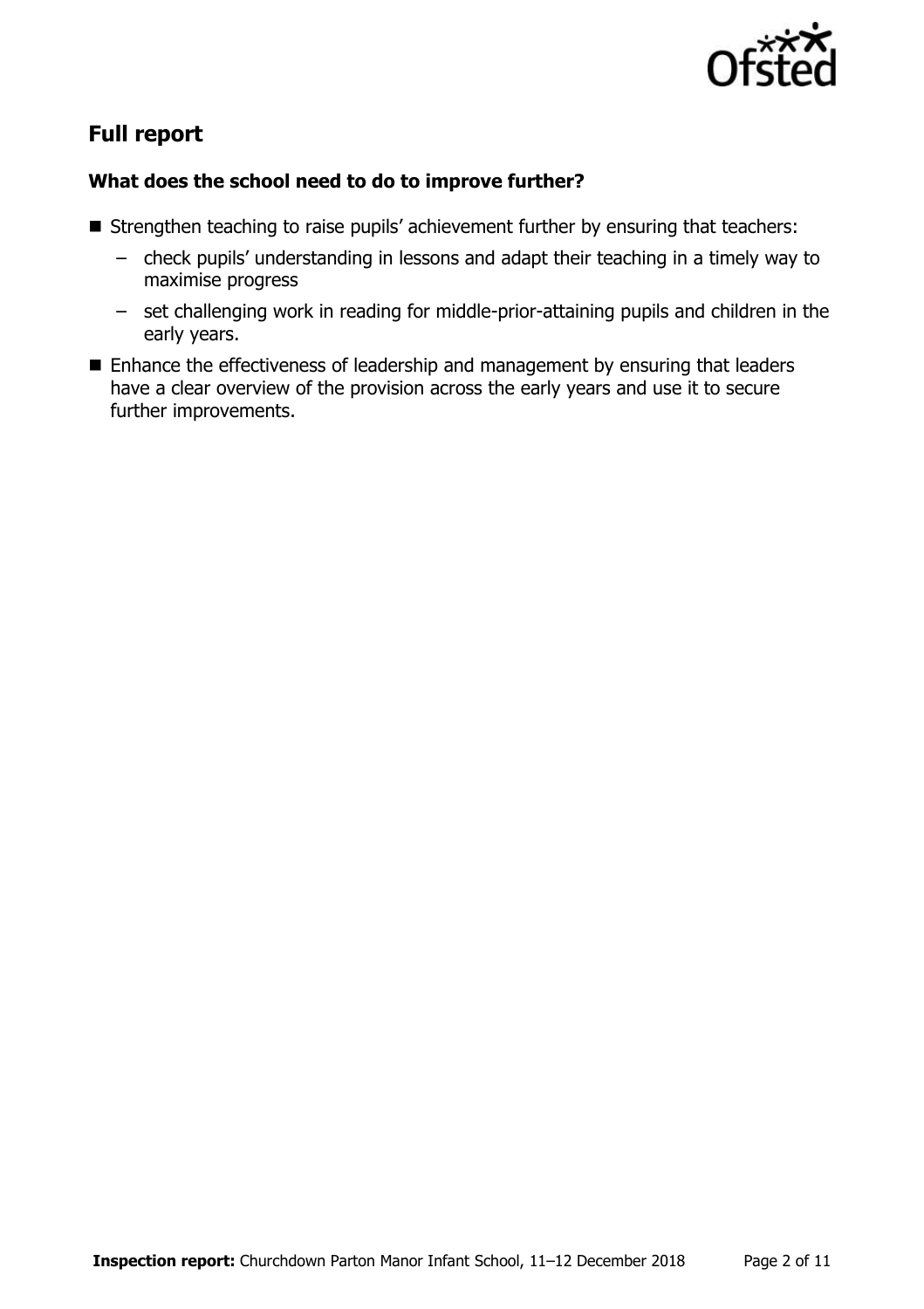

# **Inspection judgements**

#### **Effectiveness of leadership and management Good**

- Since the previous inspection, the school has improved rapidly. Leaders and governors have taken firm action to ensure that teaching is effective and that pupils achieve well. Federating with the junior school has helped leaders establish a clear direction for the school and set high expectations. They have dealt with the areas for improvement from the previous inspection successfully.
- Over the past year, the headteacher has forged an effective staff team. Leaders, including governors, work well together to drive forward improvements. Morale is good, and leaders commit to sharing their knowledge and skills to improve teaching and learning still further.
- Leaders have an accurate view of the school's strengths and weaknesses. The introduction of a rigorous system for assessing and monitoring pupils' achievement enables leaders to hold teachers to account for pupils' progress. However, the new evaluation system in the early years does not yet give leaders a clear overview of where provision is strong and where to make further improvement.
- Improvement plans are sharply focused with clear timescales and targets to ensure that they have the required impact. Leaders use the expertise in the local authority to set clear priorities for improvement and to validate their judgements. This support has helped secure good teaching and higher achievement.
- Leaders give teachers precise and regular feedback about the strengths in their practice and where they need to improve. They set teachers clear targets related to the school's priorities to raise pupils' achievement further.
- Middle leaders have introduced successful strategies to improve teaching. They monitor carefully to check that teachers follow their guidance. They provide timely support and training to staff to increase their expertise.
- The curriculum is designed to engage pupils' interests and to promote their emotional well-being as well as academic achievement. Leaders ensure that there are purposeful opportunities for writing across subjects. This has a positive impact on the quality of writing throughout the school.
- The school develops pupils' spiritual, moral, social and cultural skills effectively. Pupils learn about the ideas and beliefs of others through wide-ranging activities that also promote British values extremely well. The 'Gems' values, such as the ruby for kindness, encourage pupils to reflect on their own feelings and behaviour in order to become responsible citizens of tomorrow.
- Leaders use the sport premium to introduce new sports, such as archery or curling, and to encourage wider participation in competitions. Staff benefit from learning alongside coaches and specialist sports teachers to improve their skills and to ensure that new activities are sustainable.
- The provision for pupils with SEND is of good quality. Pupils receive a tailored programme of support, and they make good progress. The school's specialist provision for pupils with emotional needs helps to improve behaviour and social skills, enabling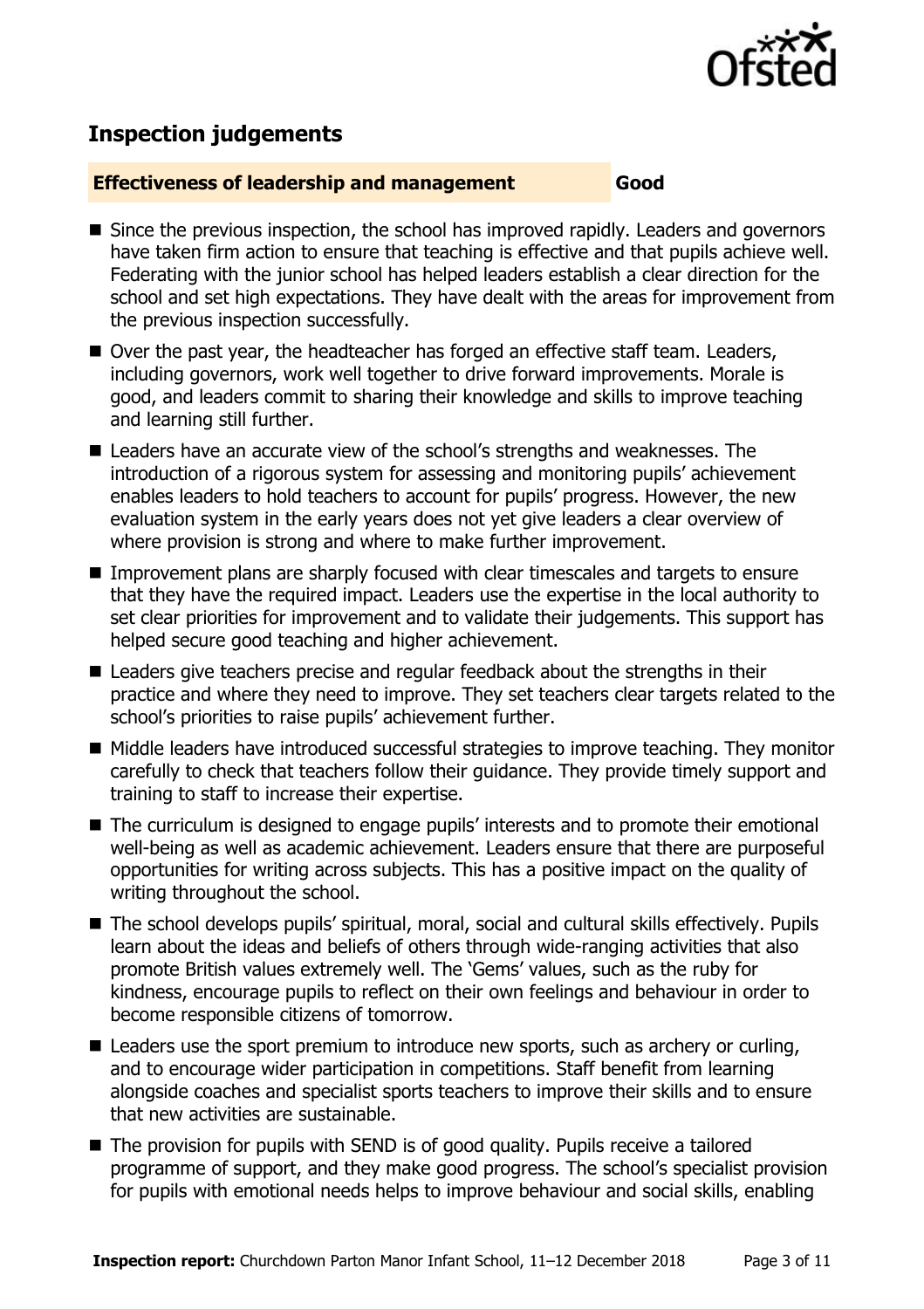

these pupils to be fully included in school life.

- The school promotes equality of opportunity well and tackles any discrimination effectively. Leaders use the pupil premium astutely to make sure that disadvantaged pupils achieve as well as others, both academically and in their personal development.
- **Parents are very supportive of the school. They appreciate the warm welcome that** their children receive here and the approachability of staff. They like the class 'Dojo' app (new technology) that allows them to find about their child's experiences at school and liaise with staff.

#### **Governance of the school**

- Governors are ambitious for the school. Since the previous inspection, they have taken decisive steps to secure good leadership through developing a close partnership with the junior school. They are very knowledgeable about the school's performance because of the high-quality information they receive from leaders. In addition, they are kept informed about key areas for improvement, and they monitor the impact of new strategies alongside middle leaders. This gives them a clear view of the quality of teaching and of pupils' achievement in relation to national figures. Consequently, they provide leaders with a good level of challenge.
- Governors manage the school's finances effectively. They know how additional funds are spent to help disadvantaged pupils and to develop school sport. They are aware of how successful the school is in addressing any differences in achievement and social disadvantage.

### **Safeguarding**

- The arrangements for safeguarding are effective. Leaders have created a culture where safety and support for pupils' welfare is of a high priority and is everyone's responsibility. They check regularly that policies and systems are followed and are effective. Recruitment and vetting procedures for appointing new staff follow statutory guidance. Staff are well trained in the latest requirements for safeguarding, including how to keep pupils safe from the influences of radicalisation and extremism. They are very clear about how to report any concerns about pupils. Risks are thoroughly assessed and updated regularly by leaders, for example with regard to fire safety, first aid and educational visits.
- Leaders and staff know the families of children who attend the school well, especially those whose circumstances make them vulnerable. This enables staff to keep a close eye on their well-being. Leaders work effectively with other agencies, such as the family-support worker, to promote regular attendance for a small number of pupils whose attendance is of concern. Parents agree wholeheartedly that their children are well looked after and kept safe at school.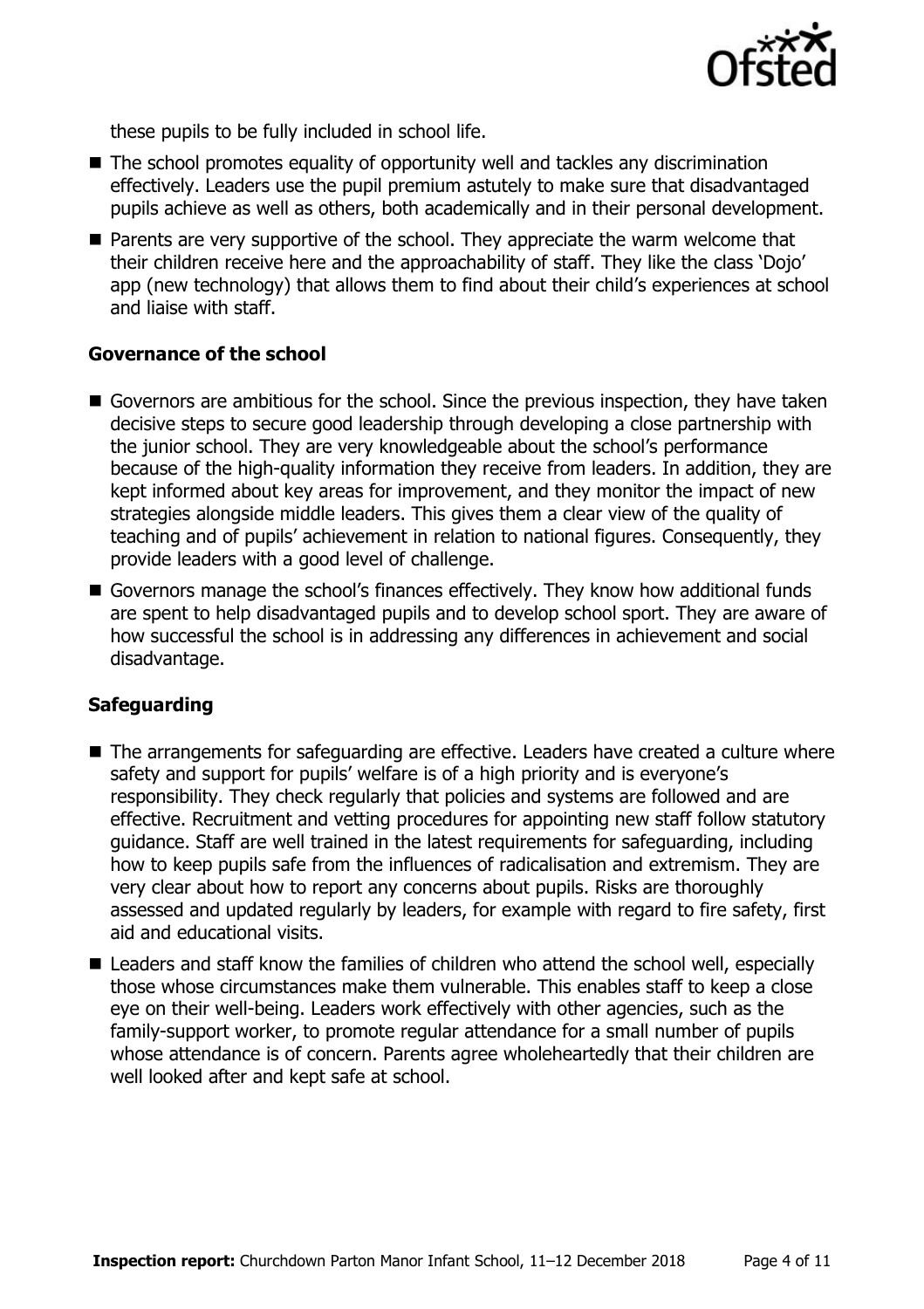

### **Quality of teaching, learning and assessment Good**

- Teaching is consistently good, resulting in effective learning, positive behaviour and good progress across the school. Improvements made to teaching since the previous inspection ensure that teachers have a good knowledge of the requirements of the national curriculum and set purposeful work.
- The system for assessing achievement ensures that teachers are clear about pupils' prior knowledge and their starting points. This enables teachers to plan work that builds well on what pupils already know and can do. Teachers assess pupils' work and give them regular feedback about how well they are doing. On occasions, teachers do not check pupils' understanding precisely enough, and they do not respond in a timely way to address any misconceptions or provide additional challenge.
- Teachers have increasingly high expectations of pupils' achievement and their behaviour. They work hard to make sure that learning is both challenging and enjoyable, especially for the most able pupils. For instance, in mathematics, the most able Year 1 pupils quickly mastered measuring accurately in centimetres and were able to apply their knowledge to drawing 'Christmas trees' that increased in size proportionately. This deepened their understanding of ratio as well as measurement.
- Disadvantaged pupils benefit from carefully targeted teaching that enables them to catch up with others who have similar starting points and to achieve well. Teachers ensure the most able pupils in this group have the right level of challenge to achieve as well as others of high ability.
- Teaching assistants make a valuable contribution to learning. They work in close partnership with teachers to provide carefully tailored support for pupils with SEND. They help pupils to manage their feelings and build their self-esteem well.
- The teaching of writing is effective, and teachers ensure that they build pupils' skills and extend their vocabulary in the tasks they set. For example, Year 2 pupils used imaginative adjectives to write descriptions of jungle animals and were further challenged to use similes to enhance their work, which most did. Consequently, they produced work of high quality for their age.
- $\blacksquare$  The new approach to teaching mathematics ensures that pupils acquire and develop competence in number skills. Teachers extend mathematical thinking through regular opportunities for pupils to apply their knowledge and use reasoning to solve problems.
- Teaching of phonics is thorough, enabling pupils to become fluent readers by the time they leave the school in Year 2. Teachers stretch the most able pupils with tasks that develop their comprehension skills well. There is extra support for those pupils who need it. However, teachers do not challenge middle-prior-attaining pupils consistently in their tasks or ensure that they read suitably challenging books, and, at times, these pupils could achieve more.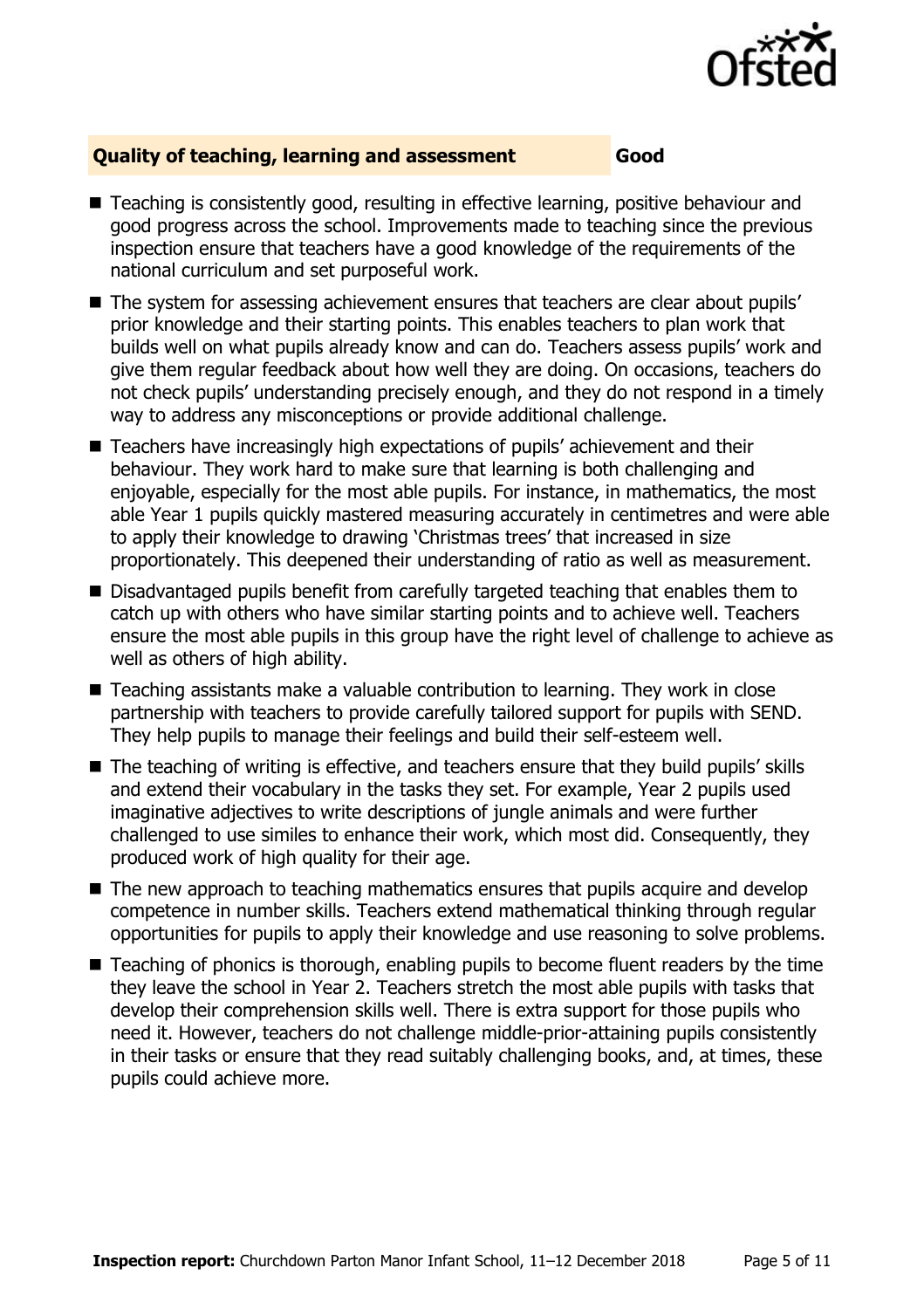

#### **Personal development, behaviour and welfare Good**

#### **Personal development and welfare**

- The school's work to promote pupils' personal development and welfare is good.
- **Pupils, including disadvantaged pupils, benefit from the breakfast and after-school** clubs that help improve attendance and provide a calm start to the day. Initiatives such as the nurture room, where staff help pupils to manage their feelings and find respite, enable pupils with emotional needs to overcome any anxieties and access learning.
- Warm and effective relationships characterise the school's culture and make this a very welcoming and orderly environment in which to learn. Pupils develop good personal and social skills because these are an integral part of the curriculum and at the heart of the school's work.
- **Pupils say that they feel safe and well cared for because 'everyone is very kind here'** and there is seldom any poor behaviour or bullying. They trust staff to help sort out any problems should they occur but are confident in sorting out 'little matters' for themselves.
- The 'Positive Playtimes' initiative supports pupils' welfare successfully at breaktimes. Staff encourage pupils to play in the designated zones: 'stay connected, stay active, give compliments, learn new things and take notice'. Pupils enjoy trying out new strategies such as 'cosmic yoga' to promote calmness and mental health.
- Safety has a high priority. Teachers show pupils how to stay safe online, both in and out of school. Pupils spoke knowledgeably to inspectors about how to stay safe on the internet. They were also clear about how to maintain their personal safety in terms of 'stranger danger' and what to do if the fire alarm sounds.

### **Behaviour**

- $\blacksquare$  The behaviour of pupils is good.
- Typically, pupils are friendly and well mannered. They show a genuine interest in visitors and speak enthusiastically about the school and their learning. They listen politely and talk respectfully to adults and to each other. They like to help around school and are supportive of pupils with SEND.
- The school's system for managing behaviour is effective and encourages pupils to apply themselves well in lessons and concentrate hard on their work. Leaders monitor carefully when pupils spend time in the 'reflection room'. They follow up any concerns promptly with parents, and they introduce further strategies to promote good behaviour. This approach is proving effective in reducing the need for exclusion.
- **Pupils enjoy coming to school and their regular attendance and punctuality show this.** The few pupils whose attendance has caused concern in the past have diminished in number due to effective steps taken by leaders to reduce any unnecessary absence.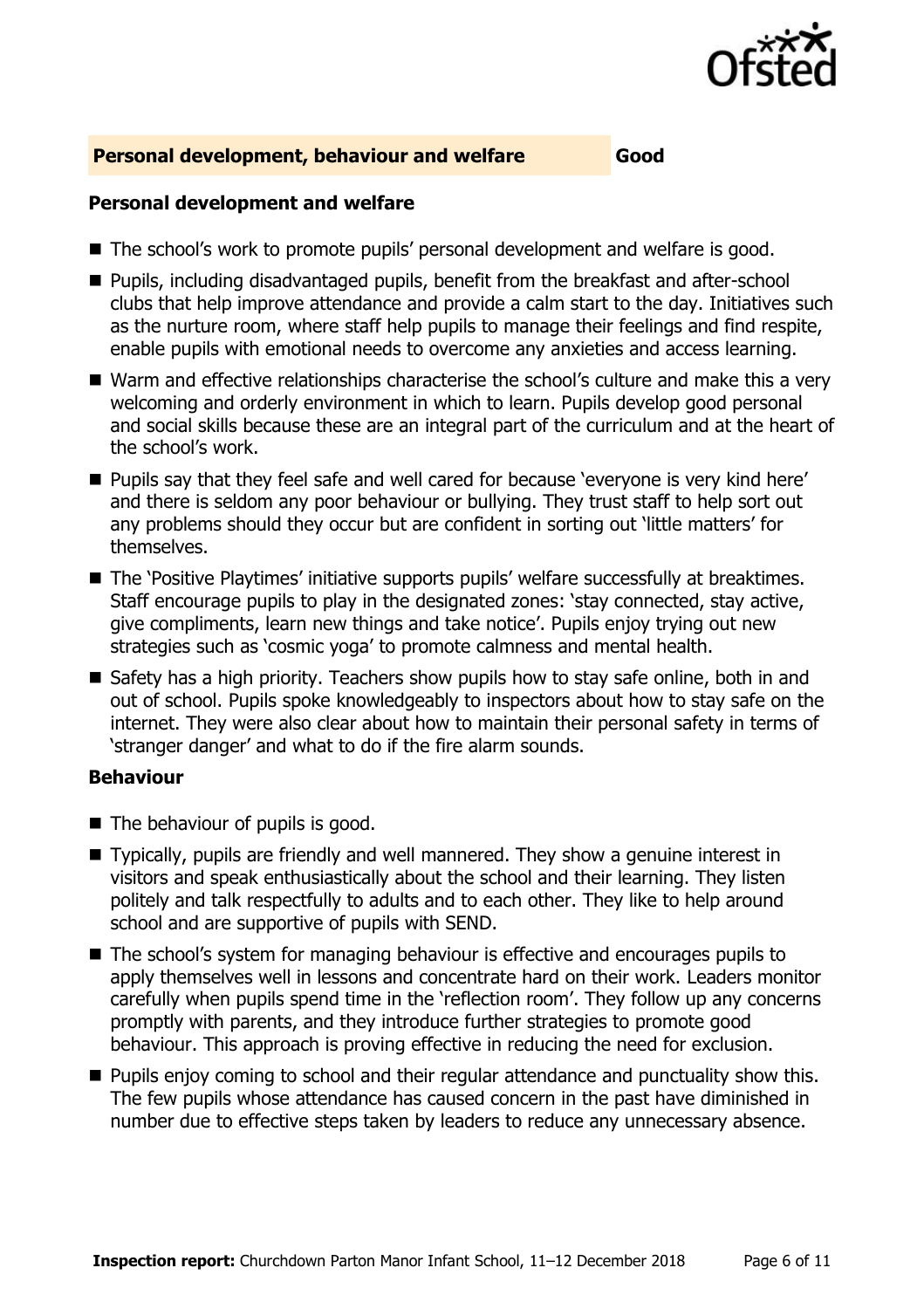

#### **Outcomes for pupils Good Good**

- Since the previous inspection, pupils' achievement has improved, and attainment has risen across the school.
- Published data, the school's own assessment information, the learning observed and the work in pupils' books show that pupils make good progress across the curriculum. By the end of key stage 1, a greater number of pupils achieved the standard expected for their age in 2017 and 2018 than in the past, and attainment was in line with national figures. More pupils achieve at greater depth in reading, writing and mathematics than found nationally.
- **Pupils demonstrate fluency in number skills and, increasingly, they are able to reason** and discuss their ideas using the correct mathematical terms. Pupils say that they like the 'hard' challenges that teachers set. They apply their knowledge well to solve problems. For example, Year 2 pupils used their knowledge of time to work out train timetables.
- **Pupils'** writing is much improved over the past year. Pupils become accomplished writers as they move across the school, building their vocabulary and their skills in grammar, punctuation and spelling well. They write in lively and engaging ways across subjects and in a range of styles, and they use imaginative vocabulary.
- **Phonics teaching is strong, helping pupils to become fluent readers. Pupils have a good** understanding of what they read, using inference skills well to derive deeper meaning. At times, middle-prior-attaining pupils are not challenged fully by their reading books and are not set enough tasks, and they could achieve more.
- **Pupils with SEND make good progress as their work is carefully structured to meet** their needs. Pupils are proud of their achievements and keen to try their best.
- Disadvantaged pupils make good and, sometimes, better progress than others in school from similar starting points. Extra help to build self-confidence and improve skills in English and mathematics is successful in raising their achievement. Consequently, current groups achieve as well as others in reading and writing and above them in mathematics.
- The most able pupils, including the most able disadvantaged pupils, make good progress because their work is consistently challenging and stretches their thinking well. This enables them to achieve highly.

#### **Early years provision Good**

- **Parents appreciate the effective arrangements for starting school that ensure children** settle quickly into their new routines. They speak highly of the approachability of staff and feel well informed about their children's progress. They welcome opportunities to contribute to their children's learning.
- Children start school in the Nursery and in the Reception classes with a variety of starting points, including some whose knowledge and skills are below those found typically. Across the early years, children make good progress in every area of learning,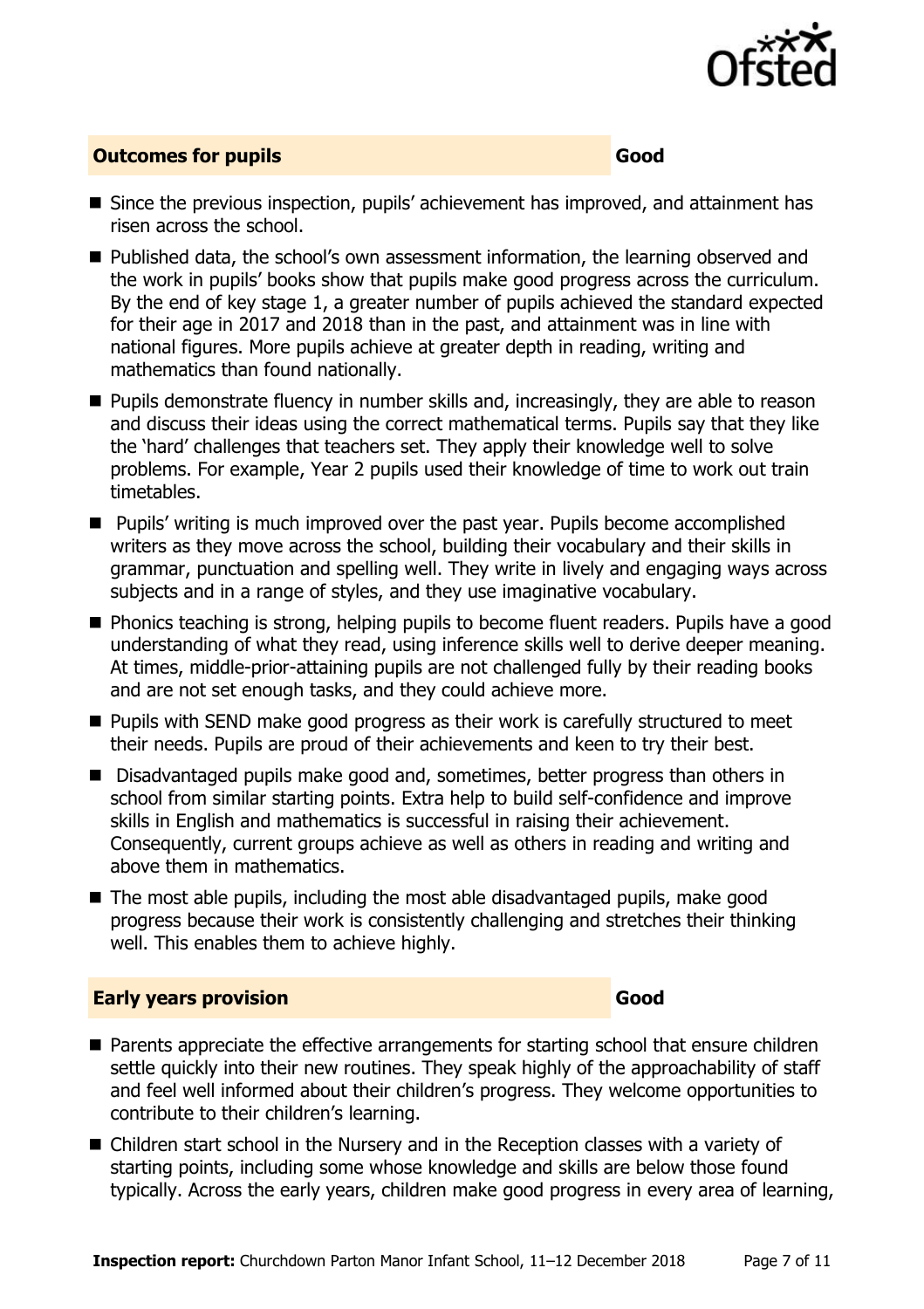

especially in writing and mathematics. The large majority start Year 1 as confident learners with the skills and understanding typical for their age.

- Children are enthusiastic learners and are very keen to join in the learning activities. They behave well and develop a good sense of how to keep safe, both indoors and out.
- Teaching is good due to improvements made since the previous inspection. Teachers' assessment and monitoring of children's learning are accurate so that teaching activities are usually well matched to children's needs. As a result, disadvantaged children achieved as well as others from similar starting points in 2018. Teachers are successful in capturing the interest of boys and, as a result, boys' achievement is higher than that of girls.
- Staff build on children's interests and develop their language skills and understanding as they play. For example, in a mathematics lesson, some children developed their curiosity about mass by weighing themselves with different objects to reach a 'target' weight. Staff intervened skilfully to develop the children's understanding of 'heavier' and 'lighter' extremely well.
- **Phonics teaching underpins the development of early reading and writing skills well.** The teaching of handwriting is effective and children soon become proficient in forming letters correctly and writing simple words and sentences accurately.
- The most able children are catered for well and are stretched to the full in their learning. Sometimes, reading activities for middle-prior-attaining children do not challenge them sufficiently to ensure that they achieve as well as they could.
- Staff pay good attention to safeguarding and welfare. They are vigilant to support carefully children with SEND, and others considered vulnerable, both in their learning and in their personal development. The school works well with other agencies to identify children's needs precisely at an early stage and put the appropriate support in place.
- The early years provision is well-led and managed. Leaders have an accurate view of children's achievement. Staff work together effectively as a cohesive team and have regular training opportunities to develop their skills. The system for evaluating the effectiveness of the early years is in development. As yet, leaders do not have a clear overview across the whole provision of where they have been most successful and where further improvement is needed.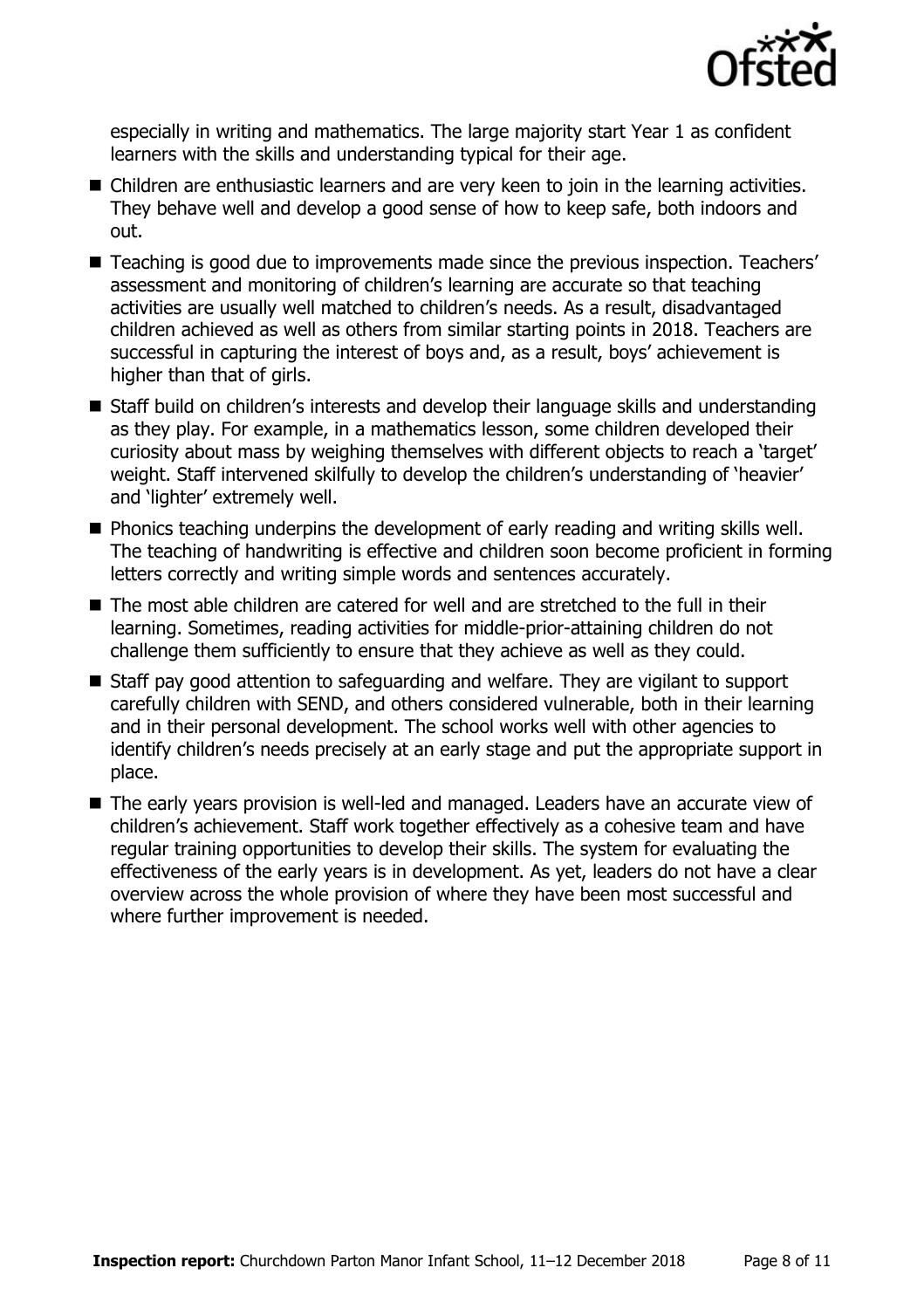

# **School details**

| Unique reference number | 115511          |
|-------------------------|-----------------|
| Local authority         | Gloucestershire |
| Inspection number       | 10058301        |

This inspection of the school was carried out under section 5 of the Education Act 2005.

| Type of school                      | Infant                              |
|-------------------------------------|-------------------------------------|
| School category                     | Maintained                          |
| Age range of pupils                 | $4$ to $7$                          |
| <b>Gender of pupils</b>             | Mixed                               |
| Number of pupils on the school roll | 169                                 |
| Appropriate authority               | The governing body                  |
| Chair                               | Iola Garbett                        |
| <b>Executive Headteacher</b>        | Darren Preece                       |
| Telephone number                    | 01452 712 214                       |
| <b>Website</b>                      | www.partonmanor-inf.gloucs.sch.uk   |
| <b>Email address</b>                | admin@partonmanor-inf.gloucs.sch.uk |
| Date of previous inspection         | 8-9 November 2016                   |

### **Information about this school**

- This school is smaller than the average-sized infant school. Most pupils are of white British heritage.
- **Pupils are organised in six classes and a Nursery class.**
- The school federated with Churchdown Parton Manor Junior School in May 2018.
- The executive headteacher took up the interim post in February 2017 and the substantive post September 2018.
- The proportion of pupils eligible for pupil premium is below average.
- $\blacksquare$  The proportion of pupils with SEND is above average.
- The Nursery and Children's Centre is managed by the school.
- There are breakfast and after-school clubs which are managed by the school.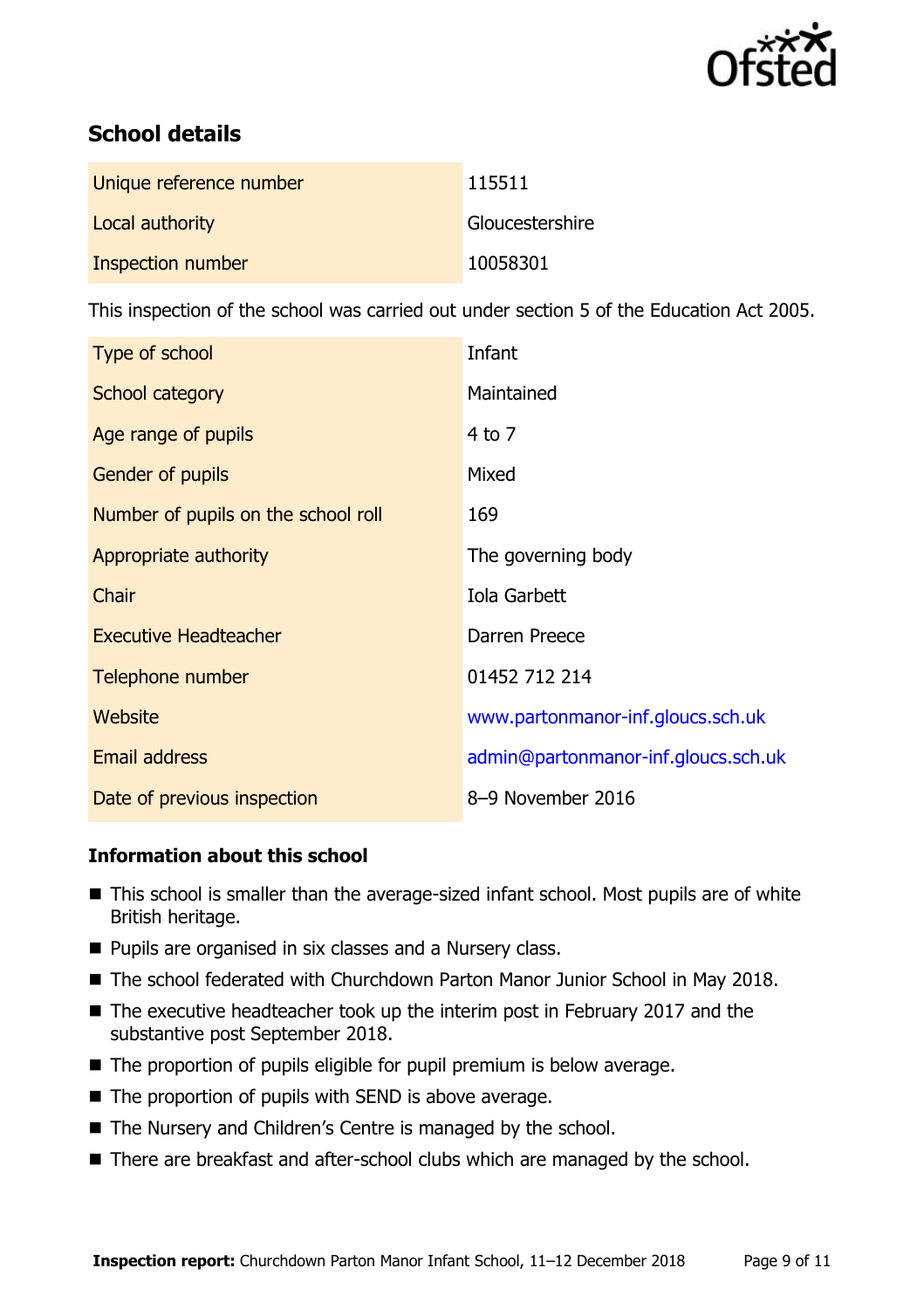

# **Information about this inspection**

- Inspectors observed pupils' learning across the school. Most observations were carried out jointly with the headteacher and deputy headteacher. In addition, they made visits to classrooms, the dining hall, and the playground, as well as attending an assembly.
- Meetings were held with pupils, governors and school leaders. The lead inspector spoke with an adviser from the local authority which supports the school.
- Inspectors spoke informally with parents at the start of the school day. They took account of the 58 responses to the online questionnaire, Parent View, as well as their written responses. They also took account of the 31 responses to the Ofsted staff questionnaire and the 18 responses to the pupils' questionnaire.
- Inspectors observed the school's work and looked at a range of documents, including the school's improvement plans. They examined information on current pupils' progress, minutes of the governing body meetings, safeguarding procedures and the plans for the use of the sport premium.
- Inspectors listened to pupils read, talked with them in classrooms and evaluated samples of their work.

#### **Inspection team**

Sandra Woodman, lead inspector **Canadia** Ofsted Inspector Wendy Hanrahan **Ofsted Inspector**